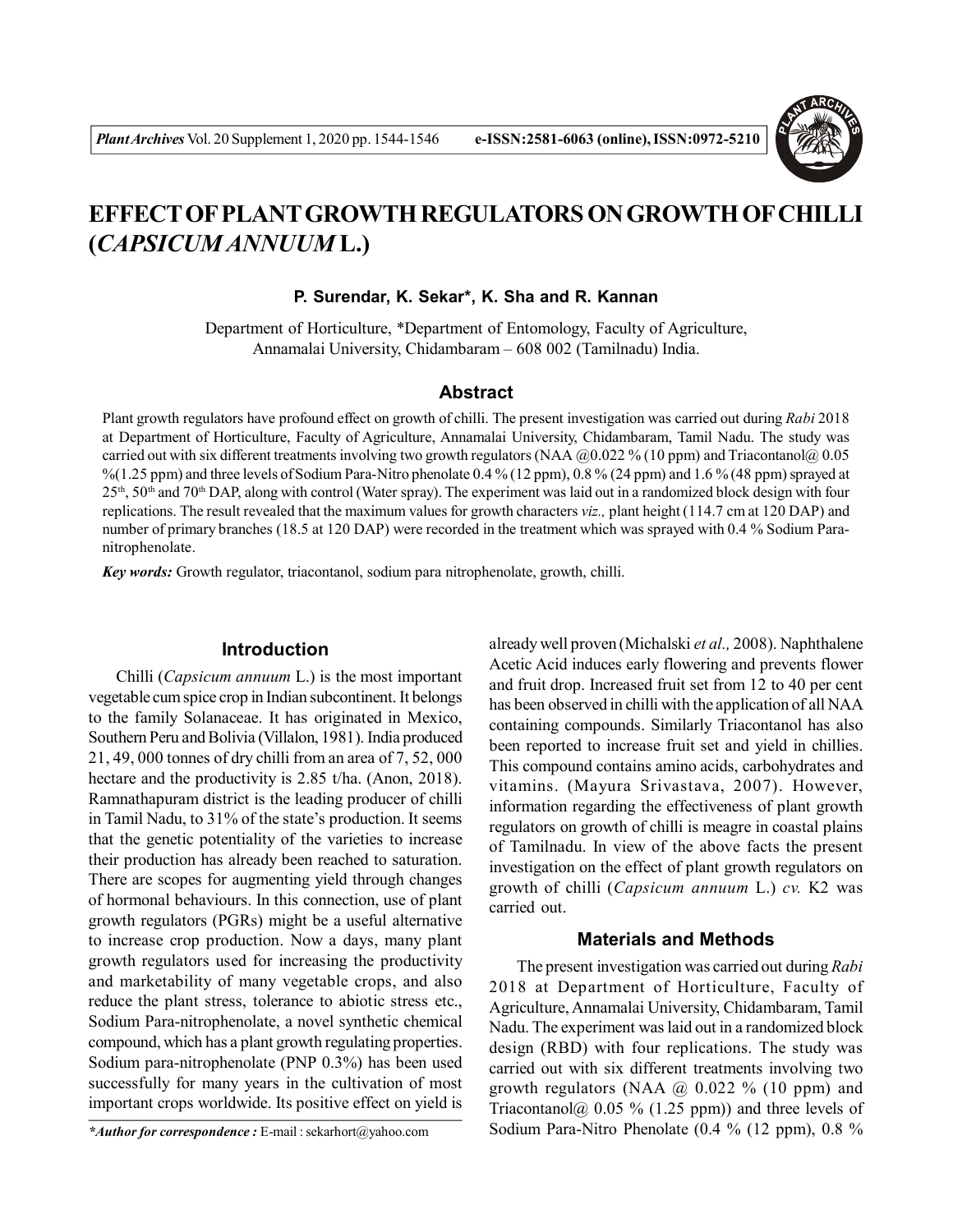(24 ppm) and 1.6% (48 ppm)). The treatments were imposed as foliar spray on  $25<sup>th</sup>$ ,  $50<sup>th</sup>$  and  $70<sup>th</sup>$  days after transplanting at respective concentration during early morning.

The test chemical sodium-para nitrophenolate was supplied by M/s Nagarjuna Chemicals Pvt. Ltd., Hyderabad. The formulations were mixed with water as per the treatment schedule and used as foliar spray. Similarly, Triacontanol treatment was given using the formulation VIPUL (0.1% EW) marketed by Godrej company and NAA treatment was given using the formulation PLANOFIX (4.5% w/w) marketed by Bayer company.

Seeds of variety K2 were sown in raised beds along the rows at a spacing of 5cm across the beds and at a depth of 0.25cm. The beds were mulched with paddy straw and watered using rose can. Necessary plant protection and cultural operations were carried out from time to time to get healthy seedlings. The main field was ploughed to a fine tilth. Farm yard manure was applied at the rate of  $25$  t ha<sup>-1</sup> a week prior to transplanting and mixed well with the soil. Forty two days old, healthy seedlings of uniform size and growth were transplanted at rate of one seedling per hill at a spacing of  $60 \times 45$ cm.

Gap filling was done one week later to maintain the optimum plant population. Fertilizers at the rate of 120:60:30 kg NPK per ha was applied in the form of urea (130 kg), superphosphate (375 kg) and muriate of potash (50 kg) as sources of nitrogen, phosphorus and potash respectively. The full dose of phosphatic and potassic fertilizers and half dose of nitrogenous fertilizer was applied at the time of transplanting and the remaining half dose of nitrogen was applied in three equal splits on 30, 60 and 90 days after transplanting. Observations on the growth parameters *viz.,* plant height and number of primary branches, were recorded and statistically analysed.

## **Results and Discussion**

The result of the experiment are presented in table 1and 2.

## **Effect of sodium para-nitrophenolate (PNP)**

Among the three levels of PNP tried in the experiment,  $T_1$  - Sodium Para - Nitrophenolate - 0.4 % (12 ppm) exhibited about (114 %) more plant height over control  $(T_6)$  at 150 DAP. The same treatment was also ranked superior in number of primary branches per plant which exhibited an increase of (130 %) over control.

**Table 1:** Effect of plant growth regulators and biostimulants in chillies on plant height at 90, 120 and 150 DAT.

| <b>Treat-</b> | <b>Treatment Details</b>                    | Plant height (cm) |               |               |
|---------------|---------------------------------------------|-------------------|---------------|---------------|
| ments         |                                             | 90DAT             | <b>120DAT</b> | <b>150DAT</b> |
|               | Sodium Para - Nitrophenolate 0.4% (12 ppm)  | 70.9              | 105.3         | 114.7         |
|               | Sodium Para -Nitrophenolate 0.8 % (24 ppm)  | 69.2              | 97.6          | 112.9         |
| $T_{\rm a}$   | Sodium Para -Nitrophenolate 1.6 % (48 ppm)  | 71.5              | 101.2         | 107.6         |
| T             | Triacontanol $0.25\%$ (1.25 ppm)            | 66.5              | 100.3         | 109.4         |
| $T_{\rm s}$   | Alpha Naphthyl acetic acid 0.022 % (10 ppm) | 64.6              | 96.6          | 105.9         |
| $T_{6}$       | Untreated control                           | 63.8              | 88.7          | 99.9          |
| Mean          | 67.7                                        | 98.3              | 90.5          |               |
|               | S.Ed.                                       | 1.2               | 2.0           | 2.1           |
|               | $CD(p=0.05)$                                | 2.6               | 4.3           | 44            |

**Table 2:** Effect of plant growth regulators and biostimulants in chillies on number of primary branches at 90, 120 and 150 DAT.

| <b>Treat-</b> | <b>Treatment Details</b>                    | Number of primary branches |               |               |
|---------------|---------------------------------------------|----------------------------|---------------|---------------|
| ments         |                                             | 90DAT                      | <b>120DAT</b> | <b>150DAT</b> |
| $ssT$ .       | Sodium Para - Nitrophenolate 0.4% (12 ppm)  | 10.8                       | 17.1          | 18.5          |
| $T_{\rm a}$   | Sodium Para - Nitrophenolate 0.8 % (24 ppm) | 10.7                       | 16.5          | 17.6          |
| $T_{\rm g}$   | Sodium Para - Nitrophenolate 1.6 % (48 ppm) | 10.6                       | 16.4          | 16.6          |
| T             | Triacontanol $0.25\%$ (1.25 ppm)            | 10.3                       | 15.7          | 16.5          |
| T.            | Alpha Naphthyl acetic acid 0.022 % (10 ppm) | 9.4                        | 16.3          | 16.5          |
| $T_{6}$       | Untreated control                           | 8.5                        | 13.7          | 14.2          |
|               | Mean                                        | 10.1                       | 15.9          | 16.6          |
|               | S.Ed.                                       | 0.3                        | 0.24          | 0.4           |
|               | CD(p=0.05)                                  | 0.6                        | 0.5           | 0.4           |